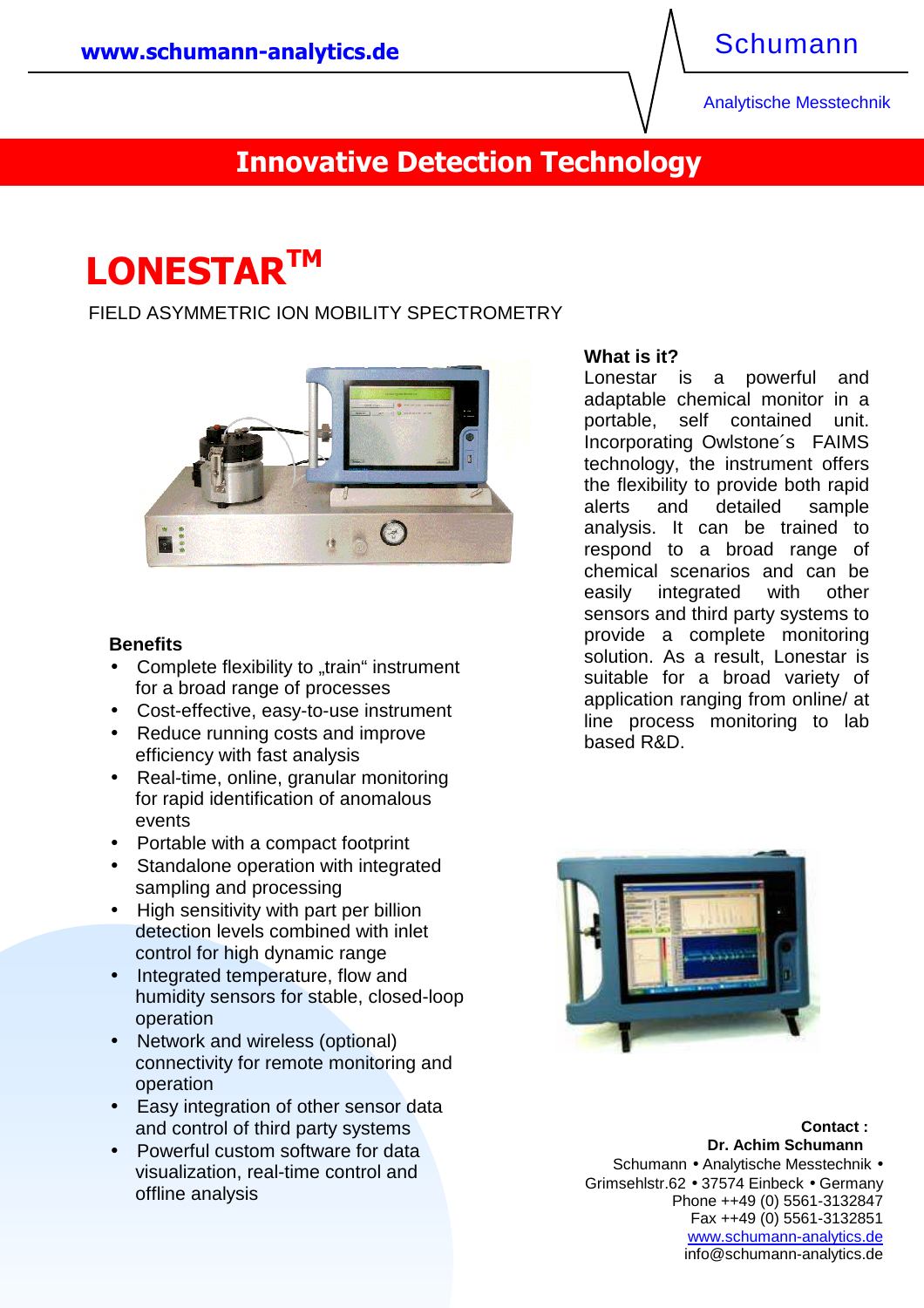### **Applications**

The Lonestar<sup>TM</sup> can be used wherever there is the need for a low power and low cost yet highly sensitive and selective method of detection. It is broadly applicable to a wide range of applications across a variety of markets.

### **Defense and Homeland Security**

- o Detection of explosives an chemical warfare agents detection and identification of explosives and chemical warfare agents to protect from acts of terrorism
- o Narcotics detection detection of concealed contraband to counter trafficking of illicit substances
- o Water contamination detection of atypical contaminants in the water system that may pose a risk to public safety

### **Industrial**

- o Process monitor monitor and optimize the operation of a process and diagnose errors by indicating a fault when the "smell" of a process line deviates from normal
- o Dangerous gas monitor check the environment for toxic or flammable gasses that may endanger individuals, factories or equipment
- o Petrochemical gas sensor detection of a wide variety of combustible gasses and volatile organic compounds (VOCs) in general, as well as contaminants in various hydrocarbon streams

#### **Automotive**

- o Hydrocarbon monitor analysis of hydrocarbons in engine exhaust for better control of engine functions to maximize performance and minimize emissions
- o Nitrogen oxides monitor monitoring of nitrogen oxides  $(NO<sub>x</sub>)$ concentrations in exhaust gas to ensure values do not exceed permissible limits
- o Cabin air quality sensor detection of volatile organic compound (VOCs) and other pollutants inside a car for cabin air quality management

### **Environmental**

- o Air quality monitor monitor specific pollutant compounds for regulatory enforcement and cleanup efforts
- o Emissions monitor monitor the emission of harmful industrial gasses into the atmosphere that may damage the environment
- o Detection of toxic industrial compounds test for the release of toxic compounds, monitor decontamination efforts, and confirm effective remediation of the chemical agent
- o Water quality monitor monitor for contamination and toxicity to ensure the safety of drinking water supplies

#### **Consumer**

- o Advanced smoke detector detect gases emitted prior to combustion for earlier alarm and lower false alarm rate
- o Indoor air quality monitor general air quality monitor with the analytical capability to detect an identify major pollutants of interest

### **Medical**

- o Diagnostic instrument analysis of breath or bodily fluids for non-invasive diagnostics or monitoring of treatment disease
- o Treatment monitor analysis of breath of bodily fluids for non-invasive monitoring of treatment efficacy and progress
- o Anesthesia and respiratory monitor detect exhaled anesthesia agents and other relevant indicators in the breath to minimize the response time of clinicians to vital signs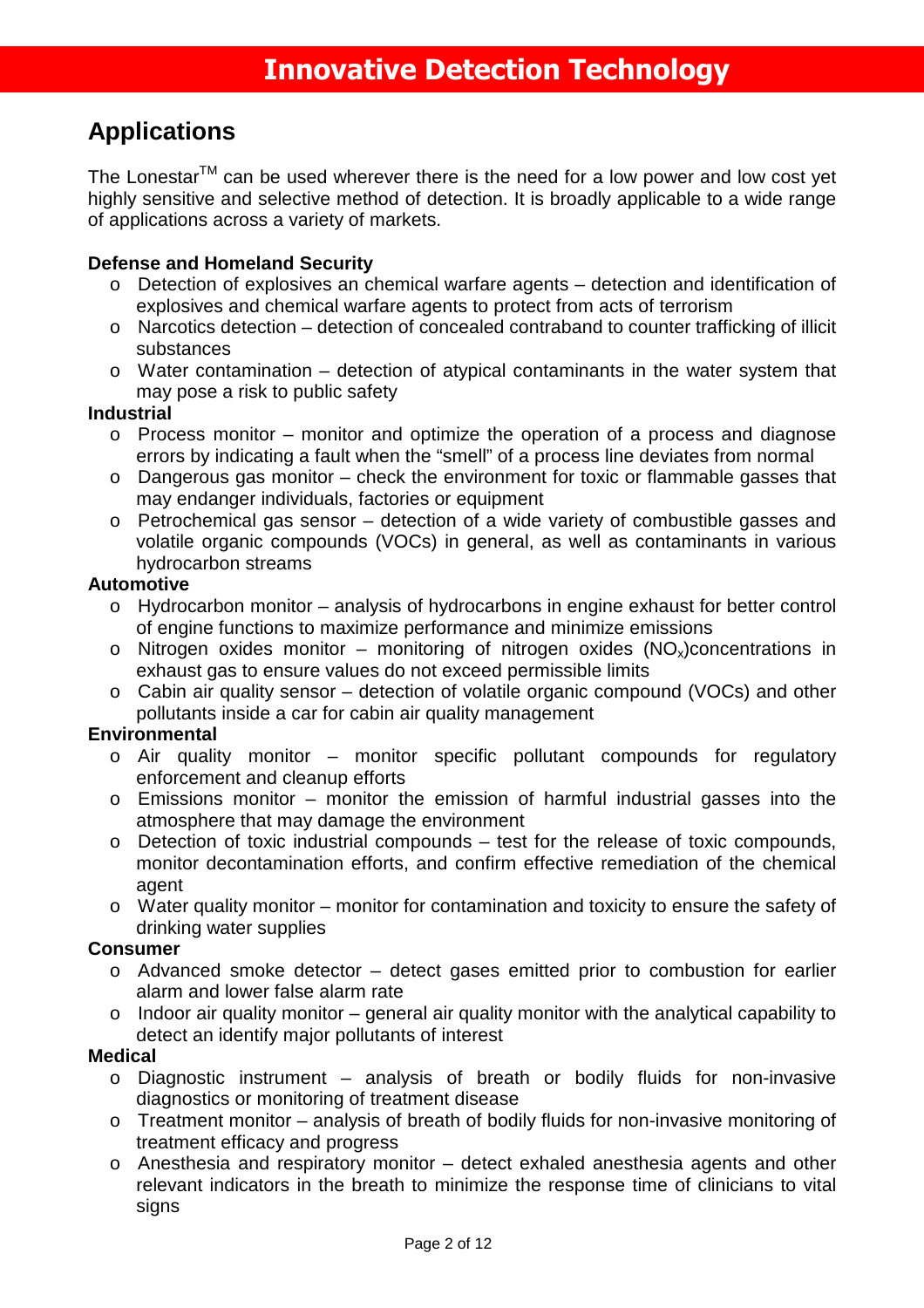### **Technology at a glance**

Field asymmetric ion mobility spectrometry (FAIMS), also known as differential mobility spectrometry (DMS), is a gas detection technology that separates an identifies chemical ions based on their mobility under a varying electric field at atmospheric pressure. Figure 1 is a schematic illustrating the operating principles of FAIMS.



Air/carrier gas flow direction

Figure1: FAIMS schematic. The sample in the vapor phase is introduced via a carrier gas to the ionization region, where the components are ionized via a charge transfer process or by direct ionization dependent on the ionisation source used. It is important to note that both positive and negative ions are formed. The ion cloud enters the electrode channel, where an RF waveform is applied to create a varying electric field under which the ions follow different trajectories dependent on the ions' intrinsic mobility parameter. A DC voltage (compensation voltage) is swept across the electrode channel shifting the trajectories so different ions reach the detector, which simultaneously detects both positive and negative ions. The number of ions detected is proportional to the concentration of the chemical in the sample.

FAIMS can be used to detect volatiles in aqueous, solid and gaseous matrices and can consequently be used for a wide variety of applications. The user requirements and sample matrix for each application define the sample preparation and introduction steps required. There are a wide variety of sample preparation, extraction and processing techniques each with their own advantages and disadvantages. It is not the scope of this overview to list them all, only to highlight that the success of the chosen application will depend heavily on this critical step, which can only be defined by the user requirements.

There are two mechanisms of introducing the sample into the FAIMS unit: discrete sampling and continuous sampling. With discrete sampling, a defined volume of the sample is collected by weighing or by volumetric measurement via a syringe, or passed through an adsorbent for pre-concentration, before it is introduced into the FAIMS unit. An example of this would be attaching a sample container to the instrument containing a fixed volume of sample. Where a carrier gas (usually clean dry air) is used to transfer the sample to the ionization region. Continuous sampling is where the resultant gaseous sample is continuously purged into the FAIMS unit and either diluted by or acts as the carrier gas. For example, continuously drawing air from the top of a process vat.

The one key requirement for all the sample preparation and introduction techniques is the ability to reproducibly generate and introduce a headspace (vapor) concentration of the target analytes that exceeds the lower limits of detection of the FAIMS device.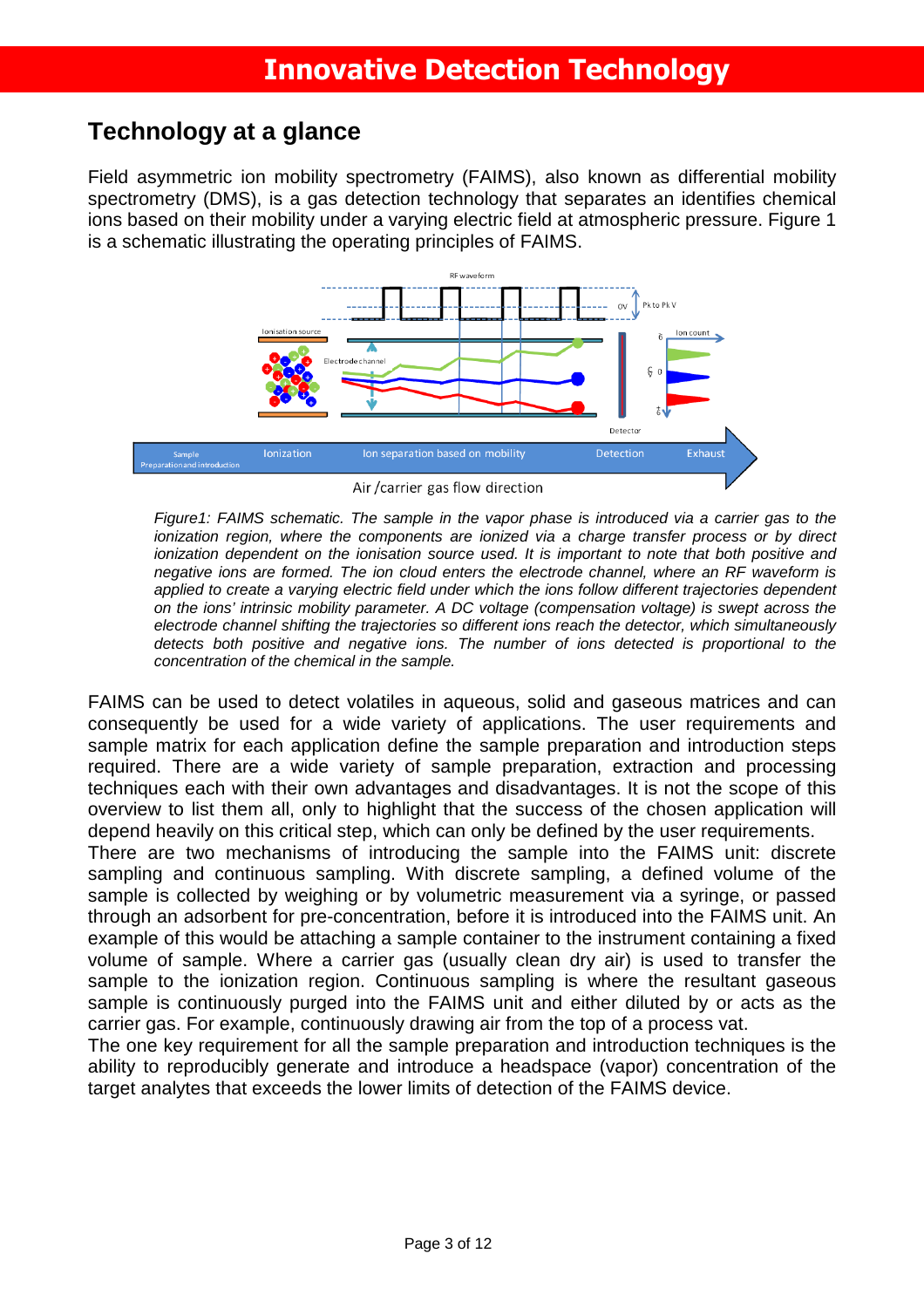#### **Carrier Gas**

The requirement for a flow of air through the system is twofold: Firstly to drive the ions through the electrode channel to the detector plate and secondly, to initiate the ionization process necessary for detection.

As exhibited in *Error! Reference source not found.*, the transmission factor (proportion of ions that made it to the detector) increases with increasing flow. The higher the transmission factor, the higher the sensitivity. Higher flow also results in a larger full width half maximum (FWHM) of the peaks, however, decreasing the resolution of FAIMS unit (see Figure 2 and Figure 3).





Figure2: Flow rate vs. ion transmission factor Figure3: FWHM of ion species at set CV

As the air carrier gas determines the baseline reading out the instrument. Therefore, for optimal operation it is desirable for the carrier to be free of all impurities (<0.1 ppm methane) and the humidity to be kept constant. It can be supplied either from a pump or compressor, allowing for negative and positive pressure operating modes.

#### **Ionization Source**

There are three main vapor phase ion sources in use for atmospheric pressure ionization: radioactive nickel-63 (Ni-63), corona discharge (CD) and ultra-violet radiation (UV). A comparison of ionization sources is presented in the Table 1.

| Ionisation Source                                                        | Mechanism                | <b>Chemical Selectivity</b> |
|--------------------------------------------------------------------------|--------------------------|-----------------------------|
| $\overline{Ni^{63}}$ (beta emitter)<br>creates a positive / negative RIP | Charge transfer          | Proton / electron affinity  |
| UV (Photons)                                                             | <b>Direct ionisation</b> | First ionisation potential  |
| Corona discharge (plasma)<br>creates a positive / negative RIP           | Charge transfer          | Proton / electron affinity  |

Table 1: FAIMS ionization source comparison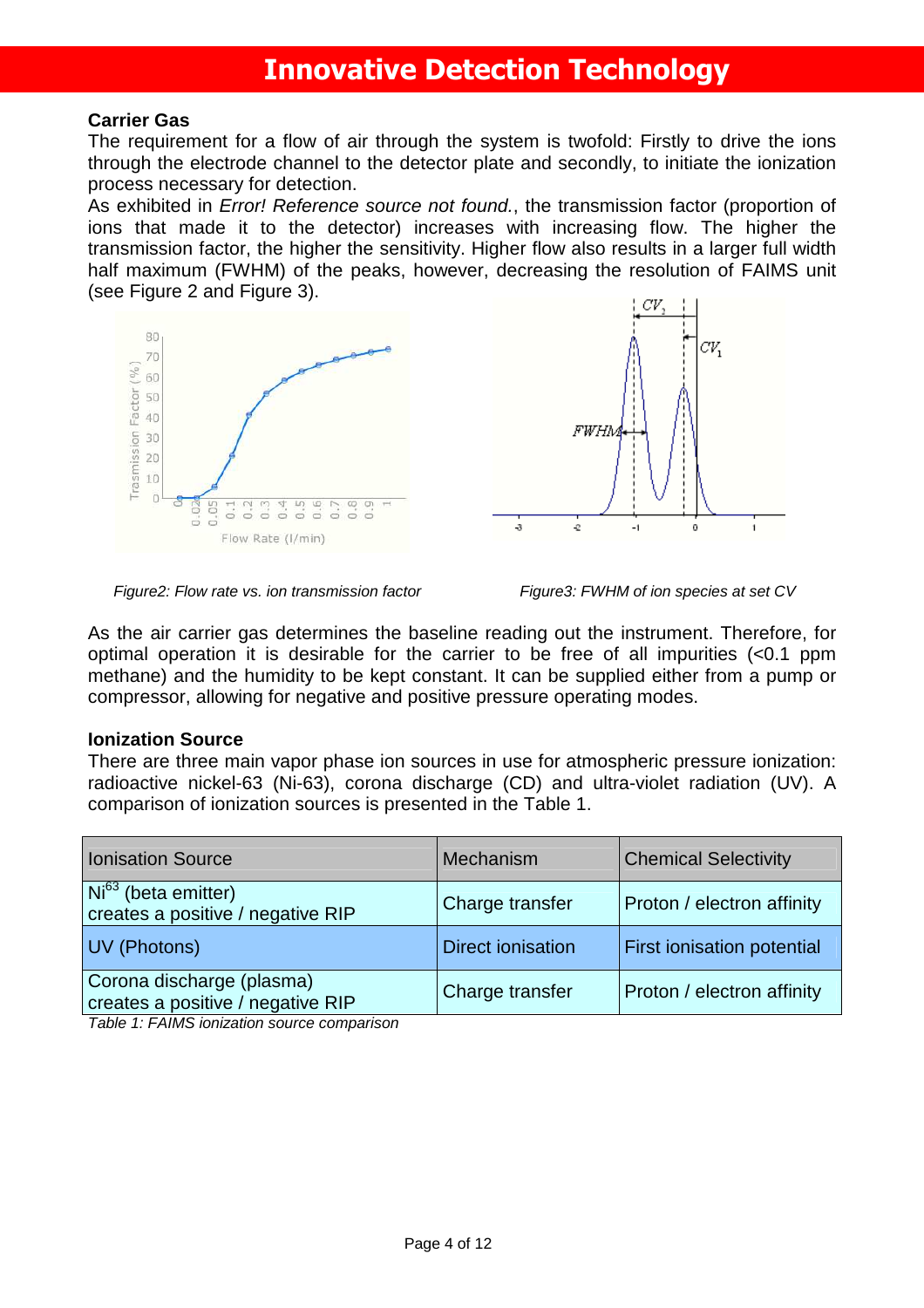Ni-63 undergoes beta decay, generating energetic electrons, where as CD ionization strips electrons from the surface of a metallic structure under the influence of a strong electric field. The electrons generated interact with the carrier gas (air) to form stable intermediate ions called reactive ion peak (RIP) with positive and negative charges. These RIP ions then transfer their charge to neutral molecules through collisions thus both Ni-63 and CD are known as indirect ionization methods.

For the positive ion formation:

 $N_2 + e^- \rightarrow N_2^+ + e^-$  (primary) + e (secondary)  $N_2^+$  + 2  $N_2 \rightarrow N_4^+$  +  $N_2$  $N_4^+$  + H<sub>2</sub>O  $\rightarrow$  2 N<sub>2</sub> + H<sub>2</sub>O<sup>+</sup>  $H_2O + H_2O \rightarrow H_3O^+ + OH^ H_3O^+$  +  $H_2O$  +  $N_2 \leftrightarrow H^+(H_2O)_2$  +  $N_2$  $H^+(H_2O)_2 + H_2O + N_2 \leftrightarrow H^+(H_2O)_3 + N_2$ 

For the negative ion formation:

 $O_2 + e^- \rightarrow O_2^ B + H<sub>2</sub>O + O<sub>2</sub> \leftrightarrow O<sub>2</sub>(H<sub>2</sub>O) + B$  $B + H_2O + O_2(H_2O) \leftrightarrow O_2(H_2O)_2 + B$ 

The water based clusters (hydronium ions) in the positive mode (blue) and hydrated oxygen ions in the negative mode (red), are stable ions which form the RIPs. When an analyte (M) enters the RIP ion cloud, it can replace one or (dependent on the analyte) two water molecules to form a monomer ion or dimmer ion respectively, reducing the number of ions present in the RIP.

Monomer **Dimer** Dimer  $H^+(H_2O)_3 + 2M + N_2 \leftrightarrow MH^+(H_2O)_2 + N_2 + H_2O + M \leftrightarrow M_2H^+(H_2O)_1 + N_2 + 2H_2O$ 

Dimer ion formation is dependent on the analyte's affinity to charge and its concentration. This is illustrated in the Figure 4 using dimethyl methylphosphonate (DMMP). In plot A it shows that the RIP decreases with an increase in DMMP concentration as more of the charge is transferred over to the DMMP. In addition the monomer ion decreases as dimer formation becomes mote favourable at the higher concentrations. This is shown more clearly in plot B, which plots the peak ion current of both the monomer and dimer at different concentration levels.



Figure4 A+ B: DMMP Monomer and dimer formation at different concentrations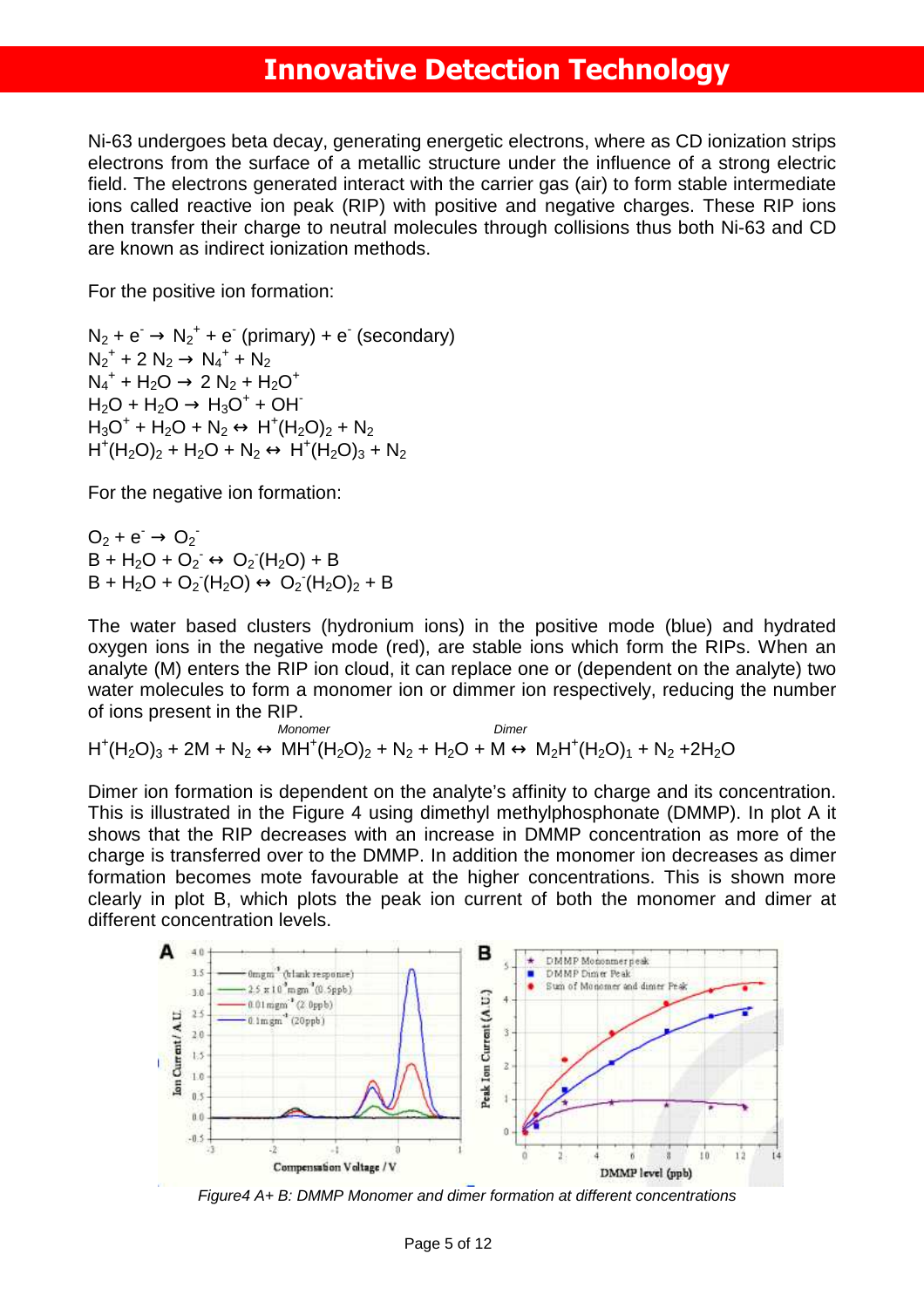Under the action of the indirect ionization process is the manner in which ions are formed is exactly the same, however, the likelihood of ionization is governed by its affinity towards proton and electrons (Table 2 and Table 3).

In complex mixtures where more than one chemical is present, competition for the available charge occurs resulting in preferential ionization of the compounds within the sample. Thus the chemicals with high proton or electron affinities will ionize more readily than those with a low proton or electron affinity. Therefore the concentration of water within the ionization region will have a direct effect on certain analytes whose proton / electron affinities are lower.

| <b>Chemical Family</b>       | <b>Example</b>        | <b>Proton affinity</b> |
|------------------------------|-----------------------|------------------------|
| <b>Aromatic Amines</b>       | Pyridine              | 930 kJ/mole            |
| Amines                       | Methyl amine          | 899 kJ/mole            |
| <b>Phosphorous Compounds</b> | <b>TEP</b>            | 891 kJ/mole            |
| <b>Sulfoxides</b>            | <b>DMS</b>            | 884 kJ/mole            |
| Ketones                      | 2-pentanone           | 832 kJ/mole            |
| <b>Esters</b>                | <b>Methyl Acetate</b> | 822 kJ/mole            |
| <b>Alkenes</b>               | 1-Hexene              | 805 kJ/mole            |
| Alcohols                     | <b>Butanol</b>        | 789 kJ/mole            |
| Aromatics                    | <b>Benzene</b>        | 750 kJ/mole            |
| Water                        |                       | 691 kJ/mole            |
| Alkanes                      | Methane               | 544 kJ/mole            |

Table 2: Overview of the proton affinity of different chemical families

| <b>Chemical Family</b> | <b>Electron affinity</b> |
|------------------------|--------------------------|
| Nitrogen Dioxide       | 3.91 ev                  |
| Chlorine               | 3.61 eV                  |
| Organomercurials       |                          |
| Pesticides             |                          |
| Nitro compounds        |                          |
| Halogenated compounds  |                          |
| Oxygen                 | $0.45$ eV                |
| Aliphatic alchohols    |                          |
| Ketones                |                          |

Table 3: Relative electron affinities of several families of compounds

The UV ionization source is a direct ionization method whereby photons are emitted at energies of 9.6, 10.2, 10.6, 11.2 and 11.8 eV and can only ionize chemical species with a first ionization potential less than the emitted energy. Important points to note are that there is no positive mode RIP present when using this ionization source and also using UV ionization is very selective for certain compounds.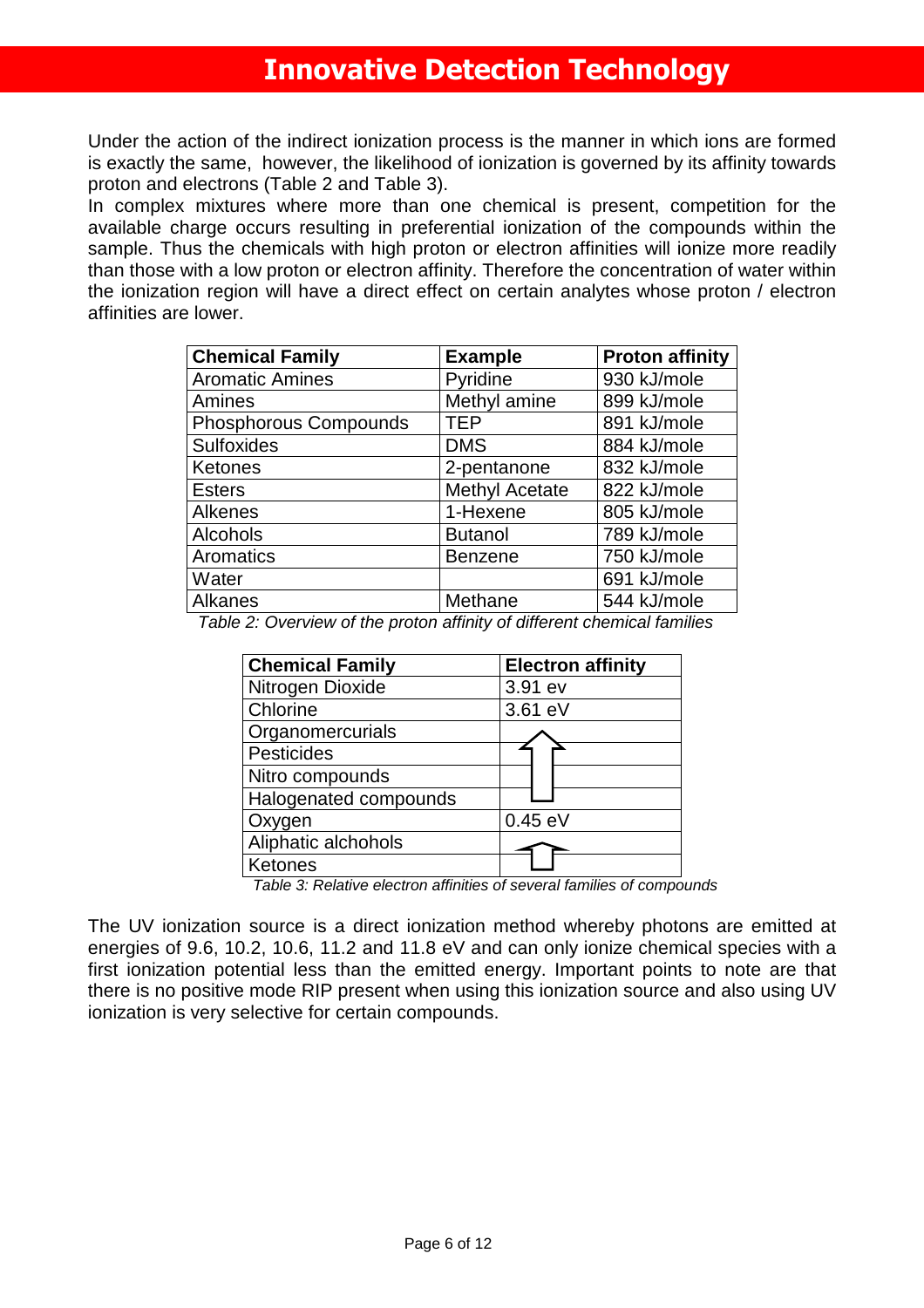#### **Mobility**

Ions in air under an electric field will move at a constant velocity proportional to the electric field. Where the proportionality constant is known as mobility.

Referring to the Figure 5, as the ions enter the electrode channel the applied RF voltages create oscillating regions of high  $(+V_{HF})$  and low  $(-V_{HF})$  electric fields as the ions move through the channel. The difference in the ion's mobility at the high and low electric field regimes dictates the ion's trajectory through the channel. This phenomenon is referred as differential mobility.



Figure5: Schematic of a FAIMS channel showing the difference in the ions' trajectories caused by their different mobilities experienced at high and low electric fields

The physical parameters of a chemical ion that affects its differential mobility are its collisional cross section and ability to form clusters within the high / low regions. The environmental factors within the electrode channel affecting the ion's differential mobility are electric field, humidity, temperature and gas density (pressure).

The electric field in the high/low regions is supplied by the applied RF voltage waveform (see Figure 6). The frequency of which relates to the number of high/low cycles per unit time. The duty cycle is the proportion of time spent within each region per cycle. Increasing the peak-to-peak voltage increases / decreases the electric field experienced in the high/low field regions and therefore influences the velocity of the ion accordingly. It is this parameter that has the greatest influence on the differential mobility experienced by the ion.



Figure6: Schematic of the idea RF waveform, showing the duty cycle and peak to peak voltage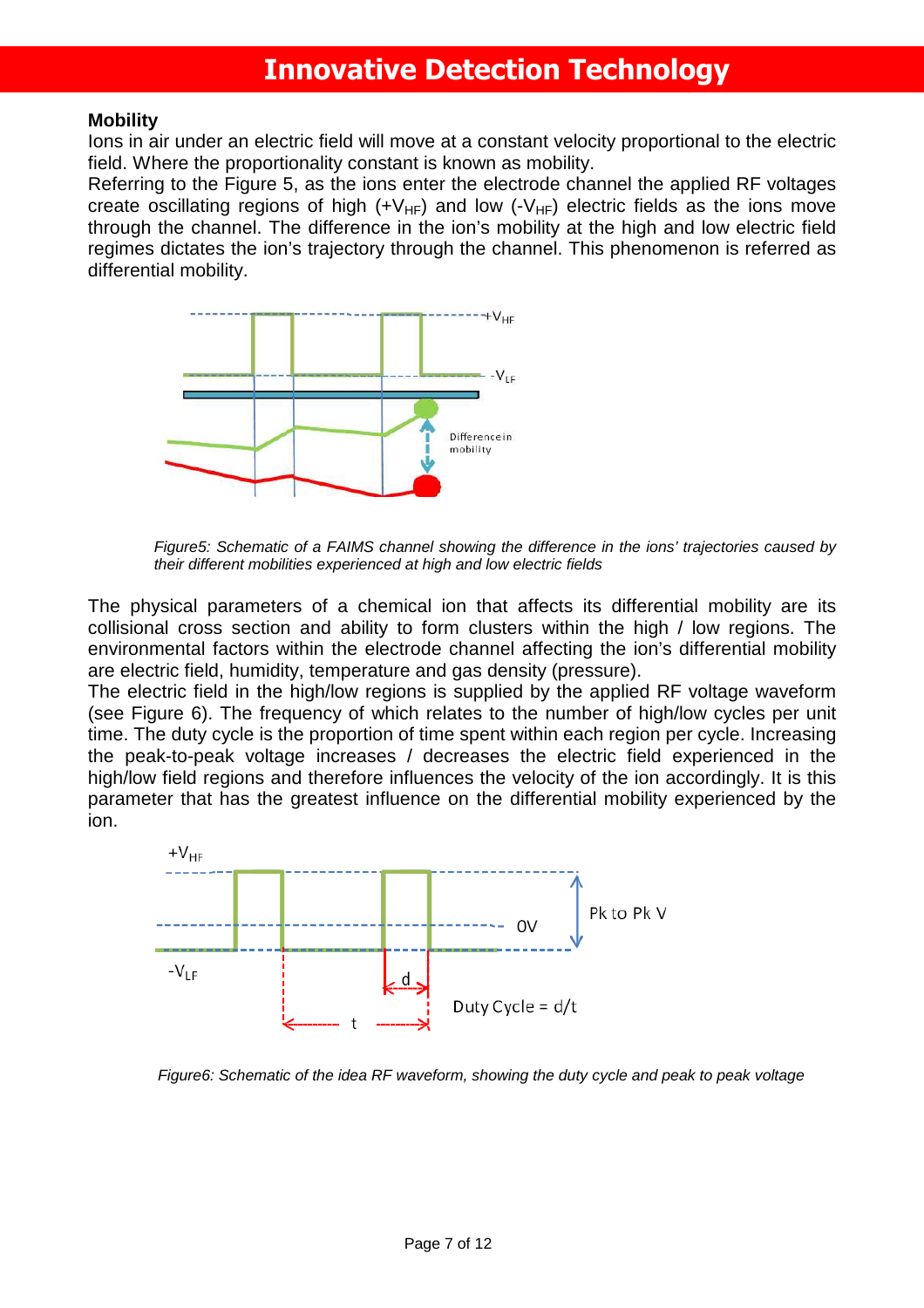It has been shown that humidity has a direct effect on the differential mobility of certain chemicals, by increasing/decreasing the collisional cross section of the ion within the respective low / high field regions. This addition and subtraction of water molecules is referred to as clustering and de-clustering. Increased humidity also increases the number of water molecules involved in a cluster  $(MH^+(H_2O)_2)$  formed in the ionization region. When this cluster experiences the high field in between the electrodes the water molecules are forced away from the cluster reducing the size (MH<sup>+</sup>), this is known as de-clustering.

As the low field regime returns so do the water molecules to the cluster thus increasing the ions size (clustering) thus giving the ion a larger differential mobility.

Gas density and temperature can also affect the ion's mobility by changing the number of ion-molecule collisions and changing the stability of the clusters, influencing the amount of clustering and de-clustering.

Changes in the electrode channel's environmental parameters will change the mobility exhibited by the ions. Therefore it is advantageous to keep the gas density, temperature and humidity constant when building detection algorithms based on an ion's mobility as these factors would need to be corrected for. However, it should be kept in mind that these parameters can also be optimized to gain greater resolution of the target analyte from the background matrix, during the method development process.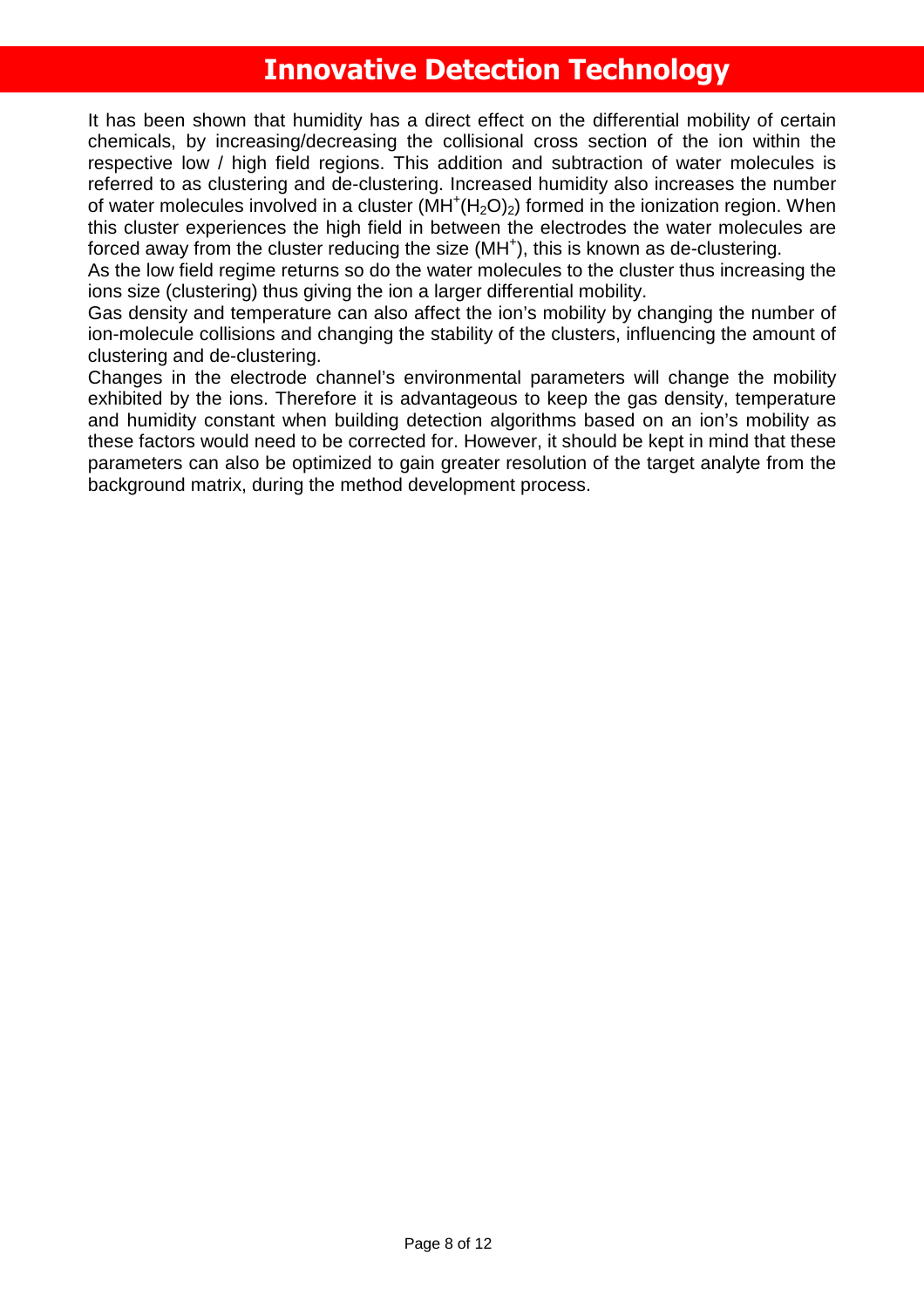#### **Detection an Identification**

As ions with different mobilities travel electrode channel, some will have trajectories that will result in ion annihilation against the electrodes, whereas others will pass through to hit the detector a compensation voltage (CV) is scanned between the top and bottom electrode (see Figure 7). This Process realigns the trajectories of the ions to hit the detector and enables a CV spectrum to be produced.



Figure 7: Schematic of the ion trajectories at different compensation voltages and the resultant FAIMS spectrum

The ion's mobility is thus expressed as a compensation voltage at a set electric field. Figure 8 shows an example CV spectrum of a complex sample where a de-convolution technique has been employed to characterize each of the compounds.



Figure 8: Example CV spectra. Six different chemical species with different mobilities are filtered through the electrode channel by scanning the CV value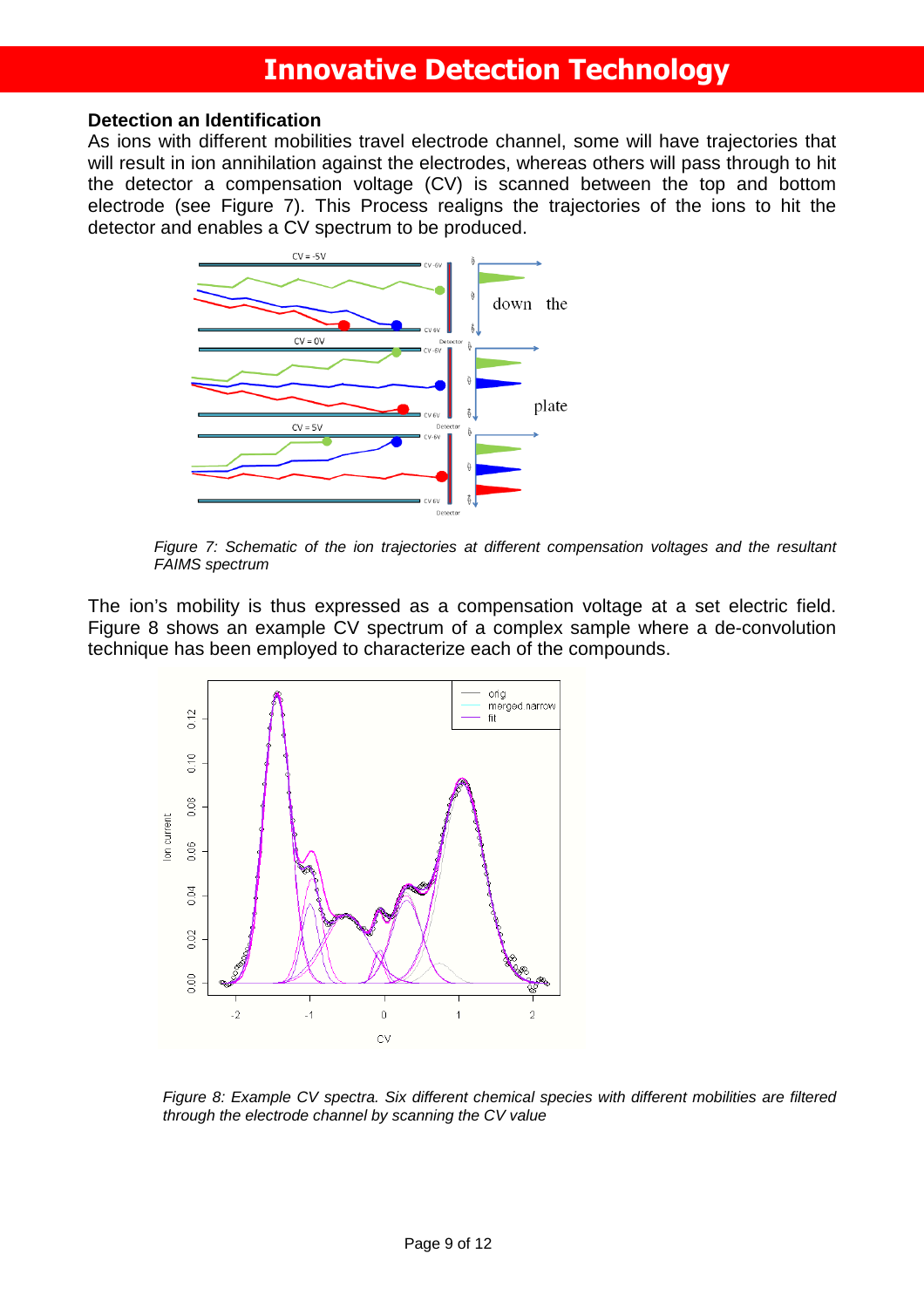Changing the applied RF peak-to-peak voltage (electric field) has a proportional effect on the ion's mobility. If this is increased after each CV spectrum, a dispersion field matrix is constructed. Figure 9 shows two example of how this is represented; both are negative mode dispersion field (DF) sweeps of the same chemical. The term DF is sometimes used instead of electric field. It is expressed as a percentage of the maximum peak-to-peak voltage used on the RF waveform. The plot on the left is a waterfall image where each individual CV scan is represented by compensation voltage (x-axis), ion current (y-axis) and electric field (z-axis). The plot on the right is the one that is more frequently used and is referred to as a 2D color plot. The compensation voltage and electric field are on the x, and y axes and the ion current is represented by the color contours.



Figure 9: Two different examples of FAIMS dispersion field matrices with the same reactive ion peaks (RIP) and product ion peaks (PIP). In the waterfall plot on the left, the z axis is the ion current; this is replaced in the right , more frequently used, colorplot by color contours

With these data rich DF matrices a chemical fingerprint is formed, in which identification parameters for different chemical species can be extracted, processed and stored. Figure 10 shows one example: here the CV value at the peak maximum at each of the different electric field settings has been extracted and plotted, to be later used as a reference to identify the same chemicals.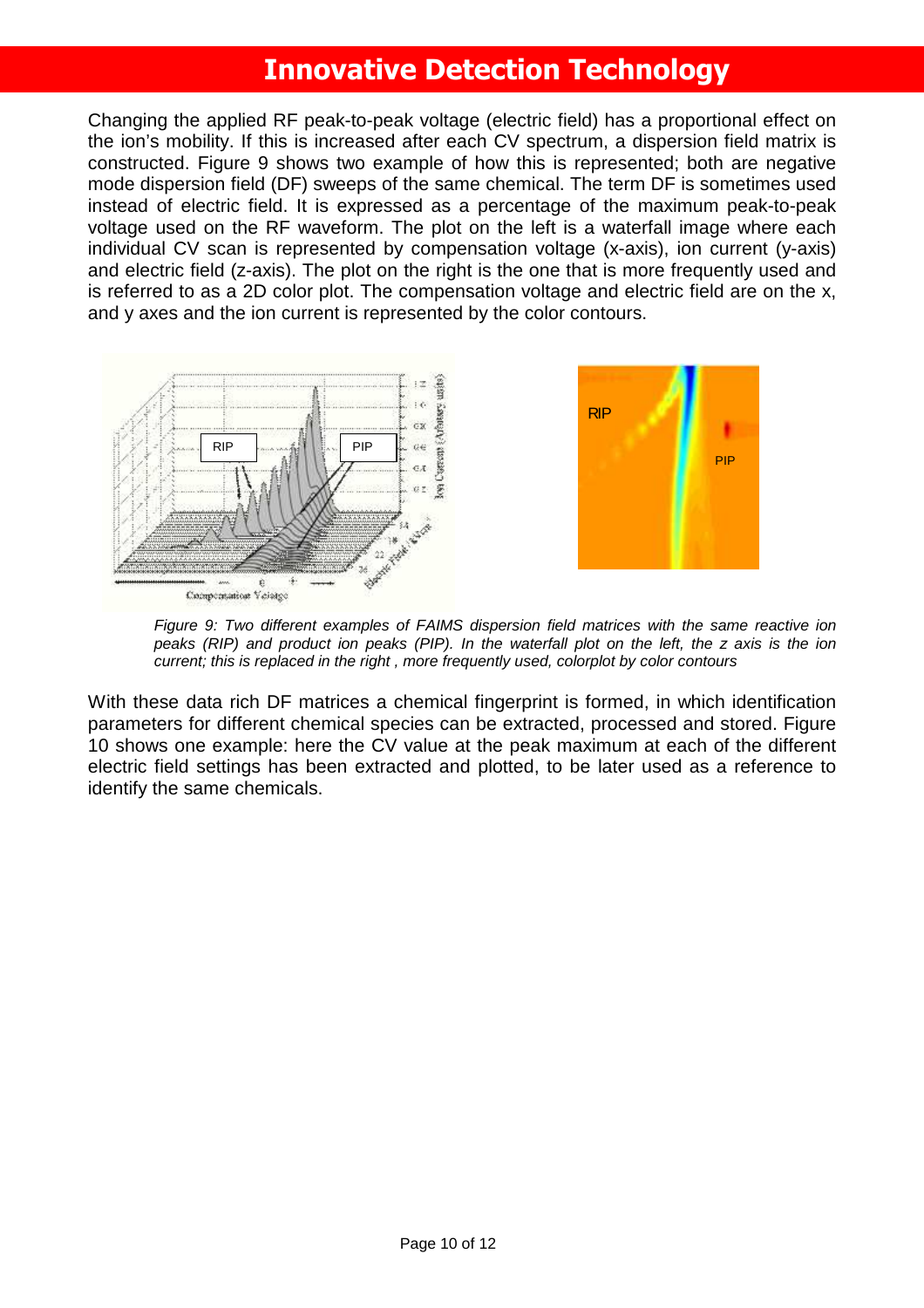

Figure 10: On the left are examples of positive (blue) and negative (red) mode DF matrices recorded at the same time while a sample was introduced into the FAIMS detector. The sample contained 5 chemical species, which showed as to positive product ion peaks (PPIP) and three negative product ion peaks (NPIP). On the right, the CV at the PIP's peak maximum is plotted against % dispersion field to be stored as a spectral reference for subsequent samples.

In Figure 11 a new sample spectrum has been compared to the reference spectrum and clear differences in both spectra can be seen.



Figure 11: Comparison of two new DF plots with the reference from the Figure before. It can be seen that in both positive and negative modes there are differences between the reference product ion peaks and the new samples.